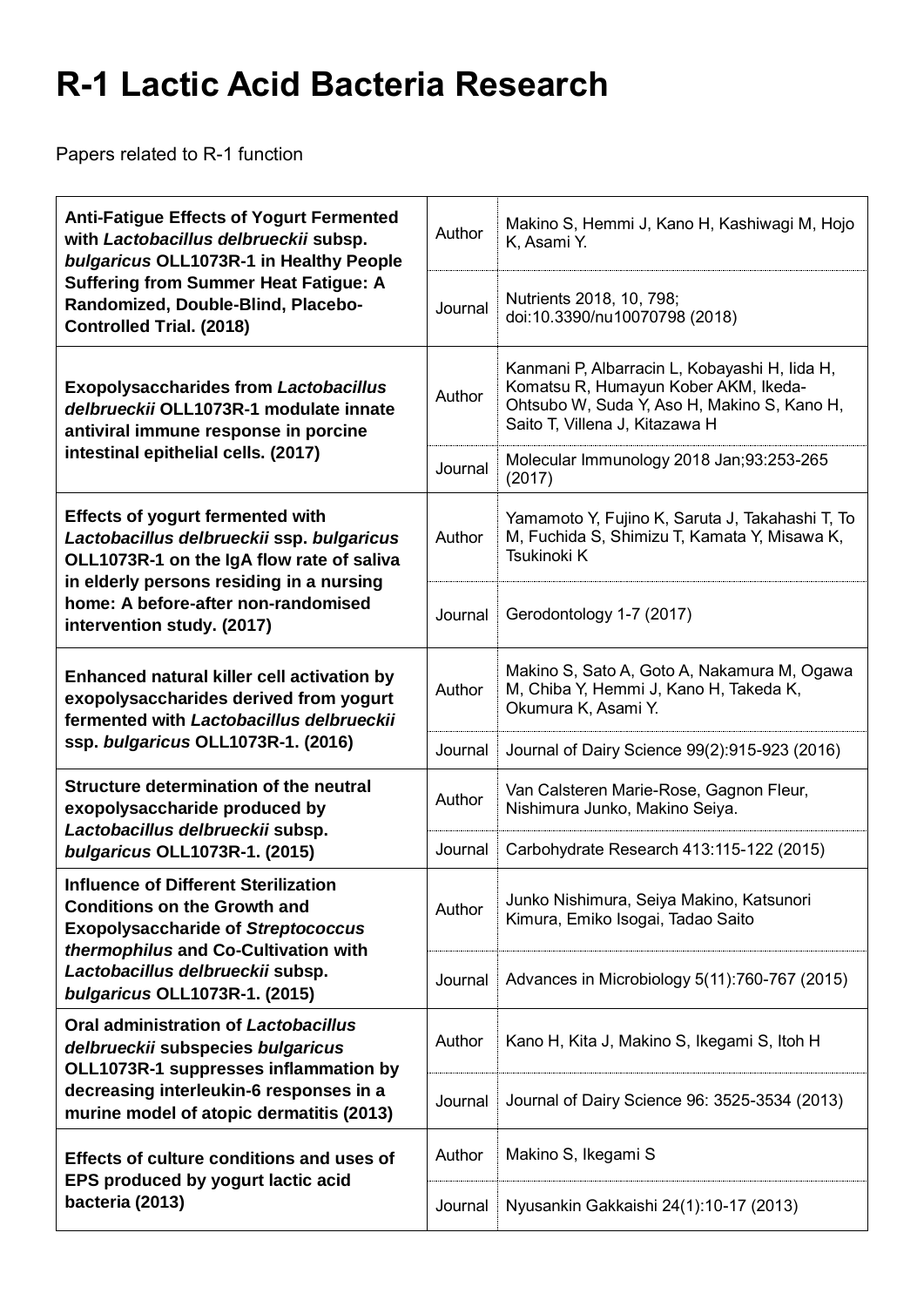Π

| Effect of formic acid on exopolysaccharide<br>production in skim milk fermentation by<br>Lactobacillus delbrueckii subsp.<br>bulgaricus OLL1073R-1 (2013)                                            | Author  | Nishimura J, Kawai Y, Aritomo R, Ito Y, Makino<br>S, Ikegami S, Isogai E, Saito T     |
|------------------------------------------------------------------------------------------------------------------------------------------------------------------------------------------------------|---------|---------------------------------------------------------------------------------------|
|                                                                                                                                                                                                      | Journal | Bioscience of Microbiota, Food and Health 32(1):<br>23-32 (2013)                      |
| Effect of Lactobacillus delbrueckii ssp.<br>bulgaricus OLL1073R-1 (1073R-1 lactic acid<br>bacteria) fermented yogurt on cedar pollen<br>allergy (2012)                                               | Author  | Makino S, Ikegami S, Itoh Y, Okubo K                                                  |
|                                                                                                                                                                                                      | Journal | Clinical Allergy 32:61-66 (2012)                                                      |
| Effects of oral administration of yogurt<br>fermented with Lactobacillus delbrueckii<br>ssp. bulgaricus OLL1073R-1 and its<br>exopolysaccharides against influenza virus<br>infection in mice (2011) | Author  | Nagai T, Makino S, Ikegami S, Itoh H and<br>Yamada H                                  |
|                                                                                                                                                                                                      | Journal | International Immunopharmacology 11(12):<br>2246-2250 (2011)                          |
| Reducing the risk of infection in the elderly<br>by dietary intake of yoghurt fermented with<br>Lactobacillus delbrueckii ssp. bulgaricus<br>OLL1073R-1 (2010)                                       | Author  | Makino S, Ikegami S, Kume A, Horiuchi H,<br>Sasaki H and Orii N                       |
|                                                                                                                                                                                                      | Journal | British Journal of Nutrition 104, 998-1006 (2010)                                     |
| Immunodefensive use of EPS produced by<br>Lactobacillus delbrueckii ssp. bulgaricus<br>OLL1073R-1 (2010)                                                                                             | Author  | Ikegami S, Makino S                                                                   |
|                                                                                                                                                                                                      | Journal | Shokuhin Kogyo 53 (2): 36-43 (2010)                                                   |
| Immunostimulatory effects of yogurt<br>fermented with Lactobacillus delbrueckii<br>ssp. bulgaricus OLL1073R-1 and its<br>exopolysaccharides (2009)                                                   | Author  | Makino S                                                                              |
|                                                                                                                                                                                                      | Journal | Milk Science 58(2): 35-40 (2009)                                                      |
| Immunoregulatory effects of Lactobacillus<br>delbrueckii ssp. bulgaricus OLL1073R-1                                                                                                                  | Author  | Makino S, Ikegami S                                                                   |
| containing yogurt (2008)                                                                                                                                                                             | Journal | Food Style21 12(10): 43-45 (2008)                                                     |
| Immunoregulatory effects of<br>polysaccharide produced by Lactobacillus<br>delbrueckii ssp. bulgaricus OLL1073R-1<br>(2006)                                                                          | Author  | Makino S, Ikegami S, Kano H, Sashihara T,<br>Sugano H, Horiuchi H, Saito T, and Oda M |
|                                                                                                                                                                                                      | Journal | Journal of Dairy Science 89: 2873-2881 (2006)                                         |
| Immunoregulatory effects of Lactobacillus<br>bulgaricus produced polysaccharides                                                                                                                     | Author  | Makino S, Ikegami S, Kano H, Sashihara T,<br>Saito T, Oda M                           |
| (2004)                                                                                                                                                                                               | Journal | Milk Science 53(3): 161-164 (2004)                                                    |
| <b>Functional alteration of murine</b><br>macrophages stimulated with extracellular<br>polysaccharides from Lactobacillus<br>delbrueckii ssp. bulgaricus OLL1073R-1<br>(2003)                        | Author  | Nishimura-Uemura J, Kitazawa H, Kawai Y, Itoh<br>T, Oda M, Saito T                    |
|                                                                                                                                                                                                      | Journal | Food Microbiology 20: 267-273 (2003)                                                  |
| Oral administration of milk fermented with<br>Lactobacillus delbrueckii ssp. bulgaricus<br>OLL1073R-1 to DBA/1 mice inhibit<br>secretion of proinflammatory cytokines<br>(2002)                      | Author  | Kano H, Mogami O, Uchida M                                                            |
|                                                                                                                                                                                                      | Journal | Cytotechnology 40(1-3): 67-73 (2002)                                                  |
| Oral intake of Lactobacillus delbrueckii<br>ssp. bulgaricus OLL1073R-1 prevents<br>collagen-induced arthritis in mice (2002)                                                                         | Author  | Kano H, Kaneko T, Kaminogawa S                                                        |
|                                                                                                                                                                                                      | Journal | Journal of Food Protection 65(1): 153-160<br>(2002)                                   |